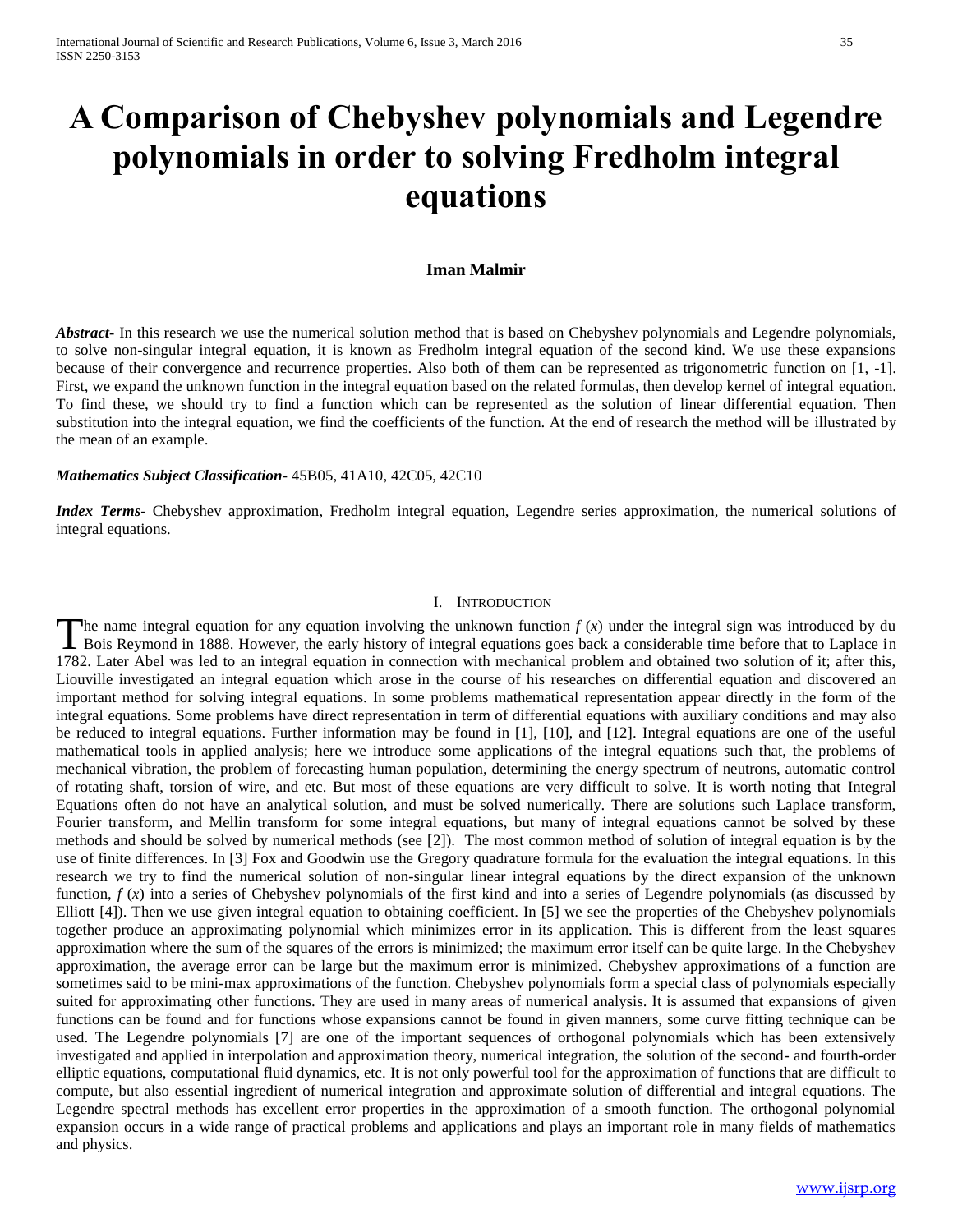#### II. METHODS

Linear integral equations can be divided into two types depending upon the limits of the integral. An important integral equation of a general type is

$$
f(x) = F(x) + \lambda \int_{a}^{b} K(x, y) f(y) dy,
$$

where  $F(x)$  is a given continuous function,  $\lambda$  is a parameter,  $a$ ,  $b$  are finite constants,  $K(x, y)$  is called the kernel and  $f(x)$  is the unknown function. This integral equation is known as a Fredholm equation of the second kind. It was observed by Volterra that an equation of this type could be regarded as a limiting from of a system of linear equations. If *F* equals zero then we have homogeneous Fredholm equation of the second kind. When the upper limit of the integral is the variable *x,* the equation is known as a Volterra equation of the second kind.

# *A. Chebyshev polynomials method*

Chebyshev<sup>1</sup> series based on the Chebyshev polynomials of the first kind are the most useful ones and have faster uniform convergence. For convenience, we write the Chebyshev series as

$$
f(x) = \frac{1}{2} a_0 + \sum_{n=1}^{\infty} a_n T_n(x).
$$
 (1)

Where

$$
a_n = \frac{2}{\pi} \int_{-1}^{1} \frac{f(x) T_n(x)}{\sqrt{1 - x^2}} dx = \frac{2}{\pi} \int_{0}^{\pi} f(\cos \theta) \cos(n\theta) d\theta, \ \theta = \cos^{-1} x.
$$
 (2)

All Chebyshev polynomials satisfy a three term recurrence relation,

$$
2T_m(x)T_n(x) = T_{m+n}(x) + T_{m-n}(x)
$$
\n(3)

In order to solve Fredholm integral equation we need the integral of a product of two functions. First we must find the Chebyshev expansion of  $f(x).g(x)$ . Suppose

$$
f(x) = \frac{1}{2} a_0 + \sum_{m=1}^{\infty} a_m T_m(x), \quad g(x) = \frac{1}{2} b_0 + \sum_{n=1}^{\infty} b_n T_n(x).
$$

Let  $h(x) = f(x) \cdot g(x)$ , and  $h(x) = \frac{1}{2} d_0 + \sum d_n T_n(x)$ 1  $h(x) = \frac{1}{2} d_0 + \sum d_n T_n(x)$ *n*  $\sum^{\infty} d_n$  $=$  $=\frac{1}{2}d_0+\sum d_nT_n(x)$ , we get

$$
h(x) = \frac{1}{4} a_0 b_0 + \frac{1}{2} \sum_{m=1}^{\infty} \sum_{n=0}^{\infty} a_m b_n T_{m+n}(x) + \frac{1}{2} \sum_{m=0}^{\infty} \sum_{n=1}^{\infty} a_m b_n T_{m-n}(x)
$$

We know that  $d_0$  is coefficient of  $T_0(x)$  . Hence

$$
d_0 = \frac{1}{2}a_0b_0 + \sum_{m=1}^{\infty} a_mb_m.
$$
 (4)

Continue with  $h(x)$  and let  $n = j - m$  in the first series and let  $n = j + m$  in the second series, we get

$$
h(x) = \frac{1}{4} a_0 b_0 + \frac{1}{2} a_0 \sum_{j=1}^{\infty} b_j T_j(x) + \frac{1}{2} \sum_{m=1}^{\infty} \sum_{j=1}^{\infty} a_m [b_{j-m}] + b_{j+m} 1 T_j(x).
$$

According to equation (4), we can write

$$
d_j = \frac{1}{2} [a_0 b_j + \sum_{m=1}^{\infty} a_m (b_{j-m} + b_{j+m})], j \ge 0.
$$
 (5)

We want the expansion of  $I(x)$ , where

 $\overline{a}$ 

<sup>1</sup> Another transliteration of the name is Tchebichef.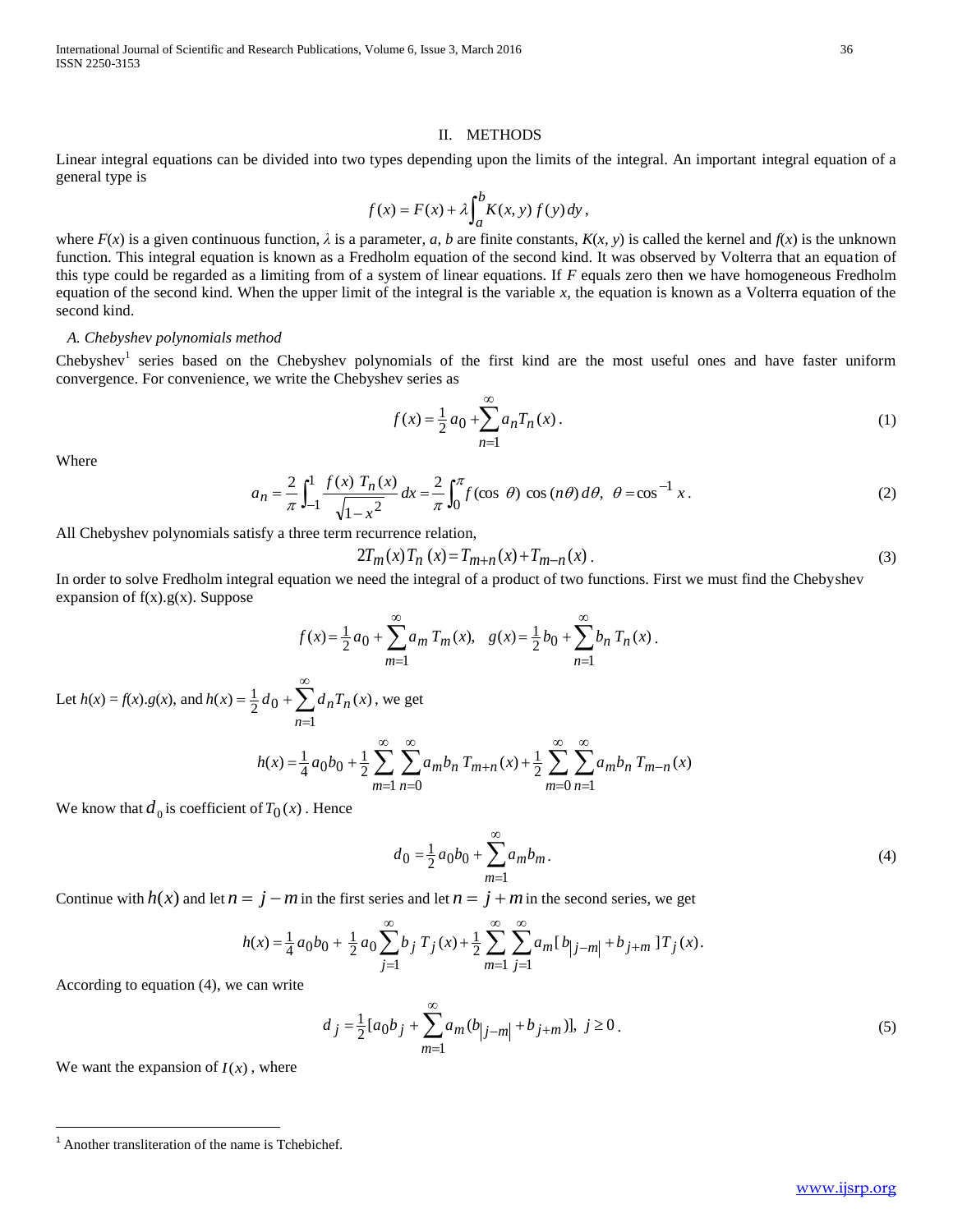International Journal of Scientific and Research Publications, Volume 6, Issue 3, March 2016 37 ISSN 2250-3153

If we set

$$
I(x) = \int_{-1}^{x} f(t) dt
$$
 (6)

$$
f(x) = \frac{1}{2} a_0 + \sum_{n=1}^{\infty} a_n T_n(x), I(x) = \frac{1}{2} b_0 + \sum_{n=1}^{\infty} b_n T_n(x) ,
$$

and put in equation (6) we get

$$
I(x) = \int_{-1}^{\infty} f(t) dt, \qquad (6)
$$
\n
$$
f(x) = \frac{1}{2} a_0 + \sum_{n=1}^{\infty} a_n T_n(x), \ I(x) = \frac{1}{2} b_0 + \sum_{n=1}^{\infty} b_n T_n(x), \qquad (8)
$$
\nwe get\n
$$
I(x) = \frac{1}{2} a_0 + \frac{1}{2} a_0 T_1 + \frac{1}{2} \sum_{n=1}^{\infty} a_n \left[ \frac{\cos(n+1)t}{n+1} - \frac{\cos(n-1)t}{n-1} \right]_{\pi}^{(\infty)^{-1} x} + \frac{1}{4} a_1 T_2(x) - \frac{1}{4} a_1
$$
\n
$$
= \frac{1}{2} a_0 - \frac{1}{4} a_1 - \frac{1}{2} \sum_{n=2}^{\infty} \frac{2(-1)^n}{n-1} a_n + \frac{1}{2} \sum_{n=1}^{\infty} \frac{a_{n-1} - a_{n+1}}{n} T_n(x), \qquad \text{se result with expansion of } I(x); \text{ we see that}
$$
\n
$$
b_0 = a_0 - \frac{1}{2} a_1 - \sum_{n=2}^{\infty} \frac{2(-1)^n}{n^2 - 1} a_n, \ b_n = \frac{a_{n-1} - a_{n+1}}{2n}, \ n \ge 1, \qquad (7), (8)
$$
\n
$$
I = 1, \text{ therefore}
$$
\n
$$
I(1) = a_0 - 2 \sum_{n=2}^{\infty} \frac{a_{2n}}{n^2 - 1} \qquad (9)
$$
\n
$$
\text{to use Chebyshev polynomials and Legendre polynomials we must change the range of the variable x from (a, 1) and using equations (5) and (9) we find\n
$$
I = a_0 \left( \frac{1}{2} b_0 - \sum_{j=1}^{\infty} \frac{b_{2j}}{4j^2 - 1} \right) + \sum_{n=1}^{\infty} a_n \left( b_n - \sum_{j=1}^{\infty} \frac{b_{n-2}}{4j^2 - 1} \right).
$$
\n(11)\nand *s* method\n
$$
I = a_0 \left( \frac{1}{2} b_0 - \sum_{j=
$$
$$

Let us now compare this result with expansion of  $I(x)$ ; we see that

$$
b_0 = a_0 - \frac{1}{2}a_1 - \sum_{n=2}^{\infty} \frac{2(-1)^n}{n^2 - 1} a_n, \ b_n = \frac{a_{n-1} - a_{n+1}}{2n}, \ n \ge 1
$$
\n<sup>(7), (8)</sup>

For computing  $I(1)$  set  $x = 1$ , therefore

$$
I(1) = a_0 - 2 \sum_{n=1}^{\infty} \frac{a_{2n}}{4n^2 - 1}.
$$
\n(9)

It should be noted that to use Chebyshev polynomials and Legendre polynomials we must change the range of the variable x from (a, b) to (-1, 1). So

$$
I = \int_{-1}^{1} f(x) g(x) dx
$$
 (10)

Defining  $f(x)$  and  $g(x)$  as formula (1), and using equations (5) and (9) we find

$$
I = a_0 \left( \frac{1}{2} b_0 - \sum_{j=1}^{\infty} \frac{b_{2j}}{4j^2 - 1} \right) + \sum_{n=1}^{\infty} a_n \left( b_n - \sum_{j=1}^{\infty} \frac{b_{|n-2j|} + b_{n+2j}}{4j^2 - 1} \right).
$$
 (11)

### *B. Legendre polynomials method*

The Legendre expansion of unknown function in the range  $-1 \le x \le 1$  defined by

$$
f(x) = \sum_{n=0}^{\infty} c_n P_n(x),
$$
 (12)

and this expansion known as the Fourier-Legendre series, where

$$
c_n = \frac{2n+1}{2} \int_{-1}^{1} f(x) P_n(x) dx.
$$
 (13)

Legendre polynomials satisfy certain recurrence relations.one of the most important relations is the relation known as Bonnet's recursion formula and defined by

$$
(n+1)P_{n+1}(x) - (2n+1)xP_n(x) + nP_{n-1}(x) = 0, \qquad n \ge 1.
$$
\n(14)

In similar manner suppose that

$$
f(x) = \sum_{n=0}^{\infty} c_n P_n(x), \quad g(x) = \sum_{m=0}^{\infty} d_m P_m(x), \quad I = \int_{-1}^{1} f(x) g(x).
$$

By using this relation

$$
\int_{-1}^{1} P_n(x) P_m(x) dx = \frac{2}{2n+1} \delta_{m,n}, \ \delta_{m,n} = \begin{cases} 0 & \text{if } m \neq n \\ 1 & \text{if } m = n \end{cases} (Kronecker delta),
$$

as a result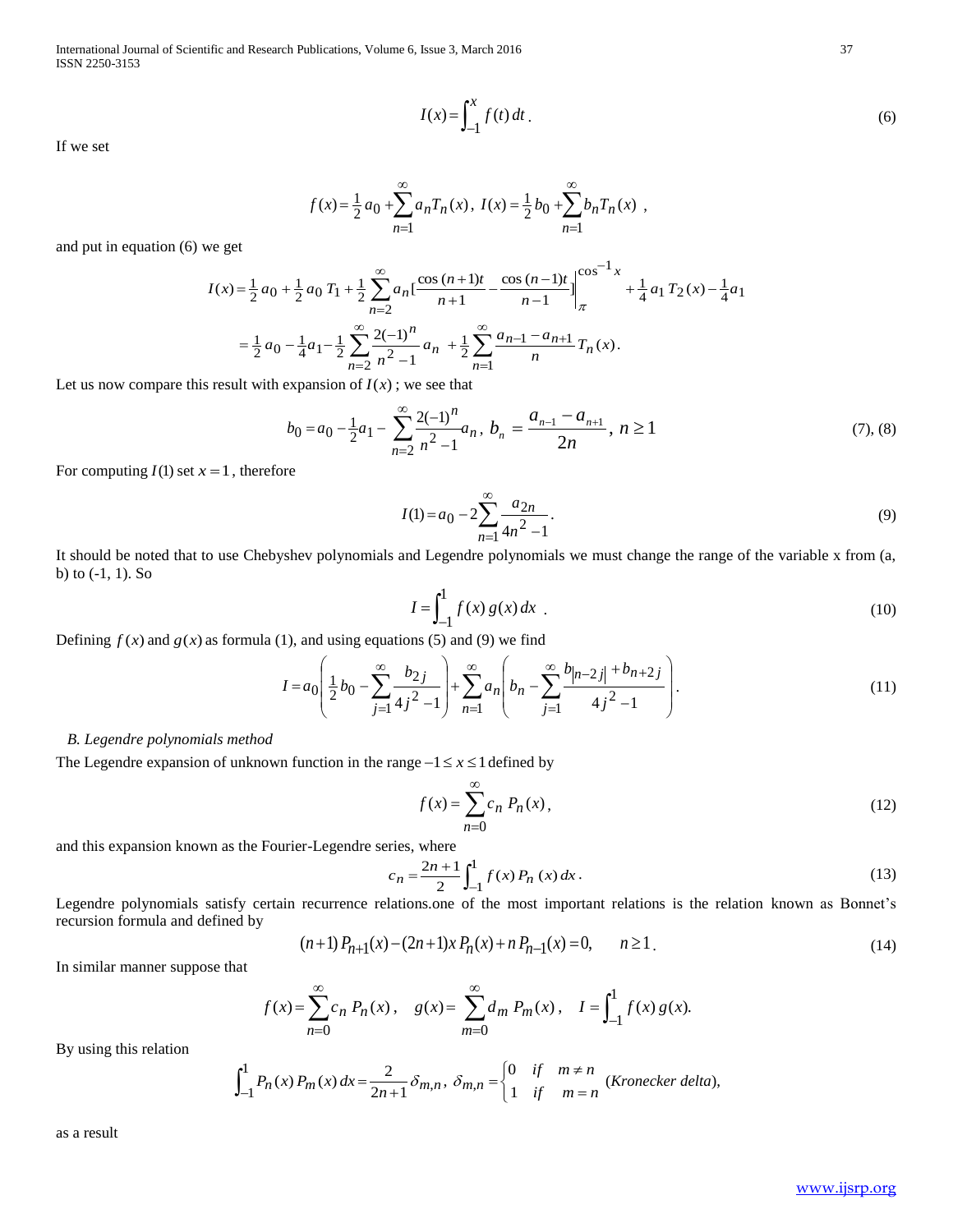International Journal of Scientific and Research Publications, Volume 6, Issue 3, March 2016 38 ISSN 2250-3153

$$
I = \int_{-1}^{1} f(x) g(x) dx = \sum_{n=0}^{\infty} \sum_{m=0}^{\infty} c_n d_m \int_{-1}^{1} P_n(x) P_m(x) dx = \sum_{n=0}^{\infty} \frac{2c_n d_n}{2n+1}.
$$
 (15)

# *C. Solving Fredholm integral equation of the second kind*

We classify Fredholm integral equation according to the kernel in two type:

- 1. Fredholm integral equation with non-separable kernel
- 2. Fredholm integral equation with separable kernel.

In this research we focus on the first type because they are not usually solvable by routine methods.

#### *C1. Fredholm integral equation of the second kind with non-separable kernel*

In most problem where we need numerical method the kernel will be non-separable. Now suppose we have this Fredholm equation,

$$
f(x) = F(x) + \lambda \int_{-1}^{1} K(x, y) f(y) dy,
$$

where we have to find  $f(x)$ . We try to approximate the kernel by function with one independent variable, and choose some values for another variable, then use methods mentioned. We write  $f(x)$  as before, in Chebyshev or Legendre expansion. So

$$
f(x) \approx \frac{1}{2} a_0 + \sum_{n=1}^{N} a_n T_n(x)
$$
, (Chebyshev expansion) (16)

$$
f(x) \approx a_0 + \sum_{n=1}^{N} a_n P_n(x)
$$
. (Legendre expansion) (17)

Where *N* is generally unknown and it may be given in the problem or it can be estimated from perhaps and some physical grounds. That mean we have  $(N+1)$  unknown coefficients. In order to determine these constants, we write down the expansion of integral equation at each  $(N + 1)$  points of  $x_i$ , where  $i = 1, 2, ..., N + 1$ . Then expand  $F(x)$  in Chebyshev or Legendre polynomials, and write down for each  $(N + 1)$  values. Then we must find the kernel expansion . Suppose that

$$
K(x_i, y) = \frac{h(x_i, y)}{g(x_i, y)}, I(x_i) = \int_{-1}^{1} K(x_i, y) f(y) dy.
$$

We expand  $h(x_i, y)$  and  $g(x_i, y)$  according to an arbitrary method have been told. Then for each value of  $x_i$  we compute the expansion for kernel. We obtain

$$
f(x_i) = F(x_i) + \lambda I(x_i) \quad \text{for} \quad i = 1, 2, ..., N + 1.
$$
 (18)

Finally we have a system of (*N*+1) equations for the (*N*+1) unknown coefficients, which can be solved.

*C2. Fredholm integral equation of the second kind with separable kernel*

When the kernel is separable we can write

$$
K(x, y) = g(x) h(y).
$$

Hence Fredholm integral equation of the second kind takes the form

$$
f(x) = F(x) + \lambda g(x) \int_{-1}^{1} h(y) f(y) dy.
$$

 $\int_{-1}^{1} f(x) g(x) dx + \sum_{n=0}^{\infty} \int_{0}^{n} g(n) \int_{-1}^{n} f_n(x) P_m(x) dx = \sum_{n=0}^{\infty} \frac{Z_n n}{2n+1}$  (15)<br>
tios of the second kind<br>
on exceeding to the licensid in two type:<br>
one coordinate lead in two type:<br>
one coordinate lead in two In similar manner as has been said in the previous section, first expand  $f(x)$  according to the formula (16) or (17) based on the desired method. Then expand the other function in the terms of Chebyshev polynomials or Legendre Polynomials. From equation (11) or equation (15) we can compute value of  $I$ . In this case we have one independent variable so abstaining  $I$  is very simpler than previous case. At the end of the solution we can obtain coefficients of the unknown function  $f(x)$  by equating coefficients of polynomials of the same degree on each side of Fredholm integral equation.

## III. EXAMPLE

We want to find  $f(x)$  from solving

$$
f(x) = 1 + \frac{1}{\pi} \int_{-1}^{1} \frac{1}{1 + (x - y)^2} f(y) \, dy
$$

Which the kernel  $K(x, y)$  is not separable. We assume y as an independent value and try to approximate to the kernel by choosing some values of x. In both methods we approximate to the function by mean of sixth degree polynomial and fourth degree polynomial.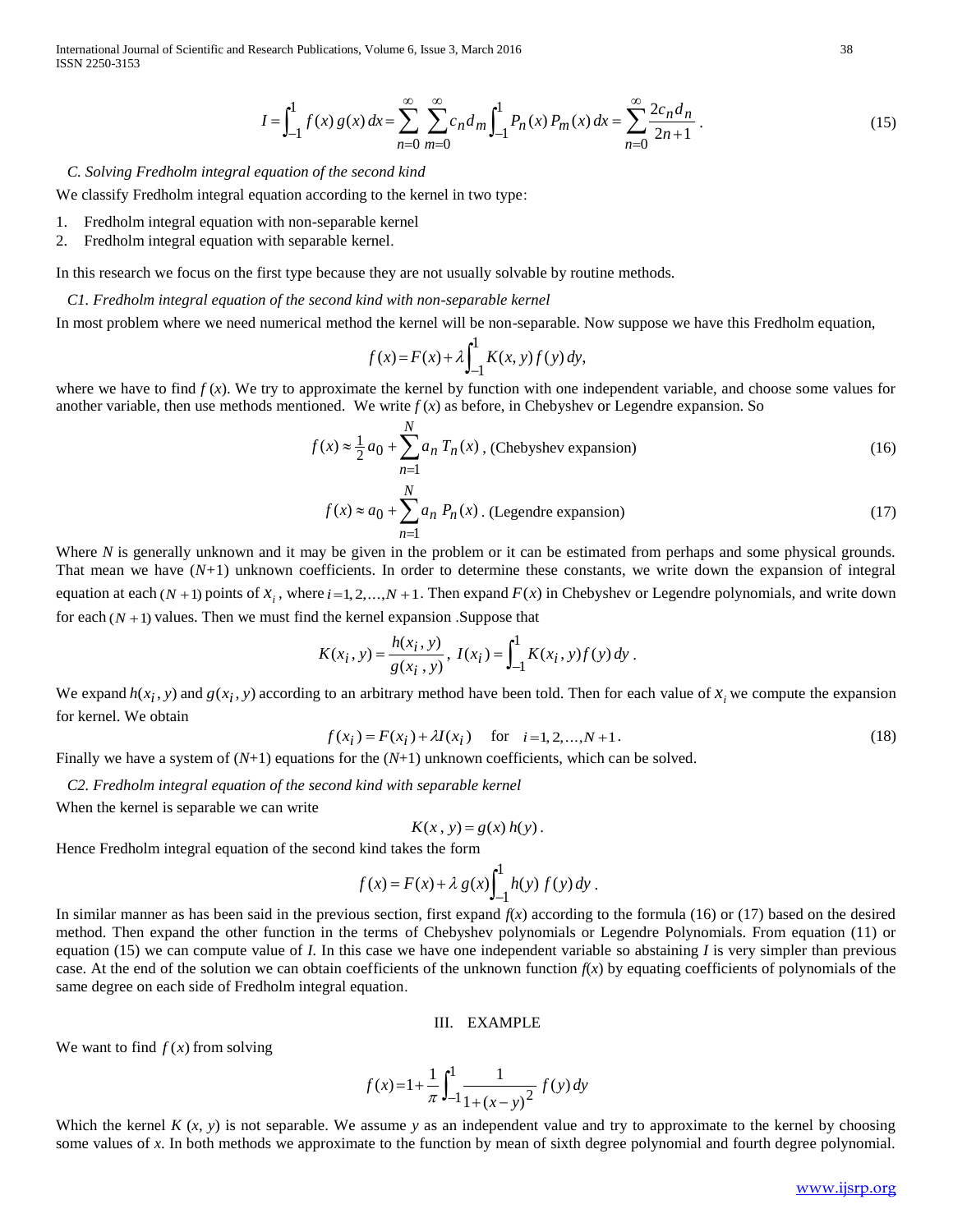International Journal of Scientific and Research Publications, Volume 6, Issue 3, March 2016 39 ISSN 2250-3153

For the first case we know  $f(x)$  is an even function, hence based on (16) and (17) we have four unknown coefficients in both methods; so we choose these four values,  $x_i = 0, 0.5, 0.8, 1$ .

# *A. Chebyshev polynomials Approach*

The kernel satisfies the equation given by

$$
(1+xi2)K(xi, y) - 2xi yK(xi, y) + y2K(xi, y) = 1.
$$
 (19)

Suppose that

$$
K(x_i, y) = \frac{1}{2} b_0(x_i) + \sum_{n=1}^{\infty} b_n(x_i) T_n(y).
$$

From equation (19) and using equation (3) we get

$$
\frac{1}{2}(1+x_i^2)b_0(x_i) + (1+x_i^2)\sum_{n=1}^{\infty}b_n(x_i)T_n(y) - x_ib_0(x_i)T_1(y) - x_i\sum_{n=1}^{\infty}b_n(x_i)T_1(y)T_n(y) + \frac{1}{4}b_0(x_i)(T_2(y)+1) + \frac{1}{2}\sum_{n=1}^{\infty}b_n(x_i)(T_2(y)+1)T_n(y) = 1.
$$

Hence

$$
\left(\frac{3}{4} + x_i^2\right)b_0(x_i) - x_ib_1(x_i) + \frac{1}{4}b_2(x_i) = 1,\tag{20}
$$

$$
(\frac{7}{4} + {x_i}^2)b_1(x_i) - x_ib_0(x_i) - x_ib_2(x_i) + \frac{1}{4}b_3(x_i) = 0,
$$
\n(21)

$$
\left(\frac{3}{2} + x_i^2\right) b_n(x_i) - x_i [b_{n+1}(x_i) + b_{n-1}(x_i)] + \frac{1}{4} [b_{n+2}(x_i) + b_{n-2}(x_i)] = 0, \quad n \ge 2
$$
\n<sup>(22)</sup>

The computed coefficients by these equations (in Chebyshev expansion of the kernel) for each value of  $x_i$  are given in table 1.

# **Table 1: Coefficients of the kernel produced by Chebyshev expansion.**

|                  | $b_n(0)$   | $b_n(0.5)$ | $b_n(0.8)$ | $b_n(1)$   |
|------------------|------------|------------|------------|------------|
| $\boldsymbol{n}$ |            |            |            |            |
|                  | 1.414214   | 1.361549   | 1.252701   | 1.137729   |
|                  |            | 0.31920    | 0.42286    | 0.43457    |
|                  | $-0.24264$ | $-0.12703$ | $-0.00841$ | 0.04965    |
|                  |            | $-0.08453$ | $-0.06081$ | $-0.03079$ |
|                  | 0.04163    | $-0.00300$ | $-0.02218$ | $-0.01912$ |
|                  |            | 0.01245    | $-0.00023$ | $-0.00449$ |
|                  | $-0.00714$ | 0.00385    | 0.00293    | 0.00037    |
|                  |            | $-0.00091$ | 0.00116    | 0.00070    |
| 8                | 0.00123    | $-0.00085$ | 0.00004    | 0.00025    |
| 9                |            | $-0.00009$ | $-0.00014$ | 0.00003    |
| 10               | $-0.00021$ | 0.00011    | $-0.00006$ | $-0.00002$ |
| 11               |            | 0.00004    | $-0.00001$ | $-0.00001$ |
| 12               | 0.00004    | $-0.00001$ | 0.00001    |            |
| 13               |            | $-0.00001$ |            |            |
| 14               | $-0.00001$ |            |            |            |
| 15               |            |            |            |            |

Evaluate  $I(x_i)$  for each value of  $x_i$  by means of equation (11), giving

a value of 
$$
x_i
$$
 by means of equation (11), giving  
\n
$$
I(x_i) = a_0 \left( \frac{1}{2} b_0(x_i) - \sum_{j=1}^7 \frac{b_{2j}(x_i)}{4j^2 - 1} \right) + \sum_{n=1}^6 a_n(x_i) \left( b_n(x_i) - \sum_{j=1}^{10} \frac{b_{n-2j}(x_i) + b_{n+2j}(x_i)}{4j^2 - 1} \right).
$$

So we obtain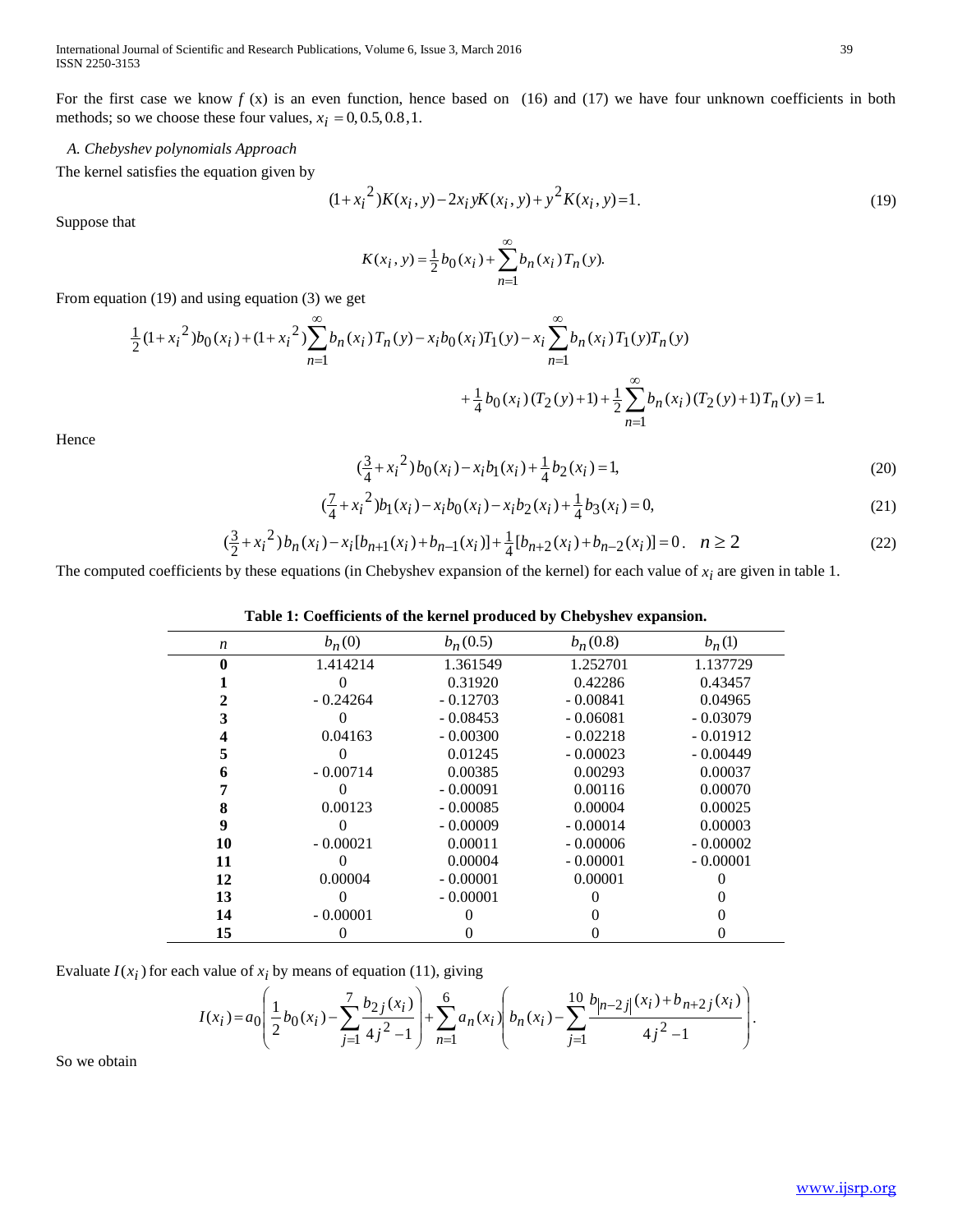$$
\begin{cases}\nI(0) = 0.78540 a_0 - 0.71238 a_2 + 0.03686 a - 0.04217 a_6 \\
I(0.5) = 0.72322 a_0 - 0.57161 a_2 - 0.04902 a_4 - 0.02328 a_6 \\
I(0.8) = 0.63055 a_0 - 0.41763 a_2 - 0.10331 a_4 - 0.02458 a_6 \\
I(1) = 0.55358 a_0 - 0.32602 a_2 - 0.11278 a_4 - 0.02975 a_6\n\end{cases}
$$

By computing and substituting obtained values into equation (18), we have

 $\left(0.32379 a_0 + 1.10378 a_2 + 1.03590 a_4 + 1.00947 a_6\right)$  $\overline{1}$  $\left[ 0.26979 a_0 - 0.31805 a_2 - 0.48440 a_4 - 1.00782 a_6 \right]$  $\begin{bmatrix} 0 & 0 & 0 \\ 0.29929 & a_0 & +0.41294 & a_2 & -0.81032 & a_4 & -0.74437 & a_6 \end{bmatrix}$  $\left[0.25000 a_0 - 0.77324 a_2 + 0.98827 a_4 - 0.98658 a_6\right]$ 

Solving this system of equations gives,

 $f(x) = 1.77443 - 0.14006 T_2(x) + 0.00494 T_4(x) + 0.00040 T_6(x)$ .

For approximating to the function by mean of polynomial of degree 4 we choose  $x_i = 0, 0.5, 1$ . By computation we obtain  $f(x) = 1.77503 - 0.13968 T_2(x) + 0.00453 T_4(x)$ .

## *B. Legendre polynomials Approach*

Now we use Legendre polynomials. We can write from (12)

$$
K(x_i, y) = \sum_{n=0}^{N} b_n(x_i) P_n(y), yK(x_i, y) = \sum_{n=0}^{N} c_n(x_i) P_n(y), y^2 K(x_i, y) = \sum_{n=0}^{N} d_n(x_i) P_n(y).
$$

Substitution into equation (19) gives,

$$
(1+xi2) b0(xi) - 2xi c0(xi) + d0(xi) = 1,
$$
\n(23)

$$
(1 + xi2) bn(xi) - 2xi cn(xi) + dn(xi) = 0 \text{ if } n \ge 1.
$$
 (24)

Using the formula (13) and using Bonnet's recursion formula (14), hence

$$
c_n(x_i) = \frac{n+1}{2n+3} b_{n+1}(x_i) + \frac{n}{2n-1} b_{n-1}(x_i),
$$
\n(25)

$$
d_n(x_i) = \frac{(n+1)(n+2)}{(2n+3)(2n+5)} b_{n+2}(x_i) + \frac{(n+1)^2}{(2n+1)(2n+3)} b_n(x_i) + \frac{n^2}{4n^2 - 1} b_n(x_i) + \frac{n(n+1)}{(2n-1)(2n-3)} b_{n-2}(x_i)
$$
(26)

The results are given in table 2.

|  |  |  |  | Table 2: Coefficients of the kernel produced by Legendre expansion. |  |  |
|--|--|--|--|---------------------------------------------------------------------|--|--|
|--|--|--|--|---------------------------------------------------------------------|--|--|

| n | $b_n(0)$   | $b_n(0.5)$ | $b_n(0.8)$ | $b_n(1)$   |
|---|------------|------------|------------|------------|
| 0 | 0.785398   | 0.723221   | 0.630547   | 0.553574   |
|   |            | 0.368197   | 0.459305   | 0.453645   |
| 2 | $-0.35398$ | $-0.16775$ | 0.00513    | 0.08067    |
| 3 |            | $-0.14610$ | $-0.09733$ | $-0.04544$ |
| 4 | 0.08296    | $-0.00911$ | $-0.04348$ | $-0.03538$ |
|   |            | 0.02631    | $-0.00168$ | $-0.00988$ |
| 6 | $-0.01722$ | 0.00950    | 0.00647    | 0.00053    |

From  $(15)$  we have

$$
I(x_i) \approx \sum_{n=0}^{6} \frac{2a_n b_n(x_i)}{2n+1}.
$$

So we can find  $I(x_i)$  for each value of  $x_i$  by using the coefficients in table 2.

$$
\begin{cases}\nI(0) = 1.57080 a_0 - 0.14159 a_2 + 0.01844 a_4 - 0.00265 a_6 \\
I(0.5) = 1.44644 a_0 - 0.06710 a_2 - 0.00202 a_4 + 0.00146 a_6 \\
I(0.8) = 1.26103 a_0 + 0.00205 a_2 - 0.00966 a_4 + 0.00099 a_6 \\
I(1) = 1.10714 a_0 + 0.03227 a_2 - 0.00786 a_4 + 0.00008 a_6\n\end{cases}
$$

Computing the required values and then substitution into equation (18) gives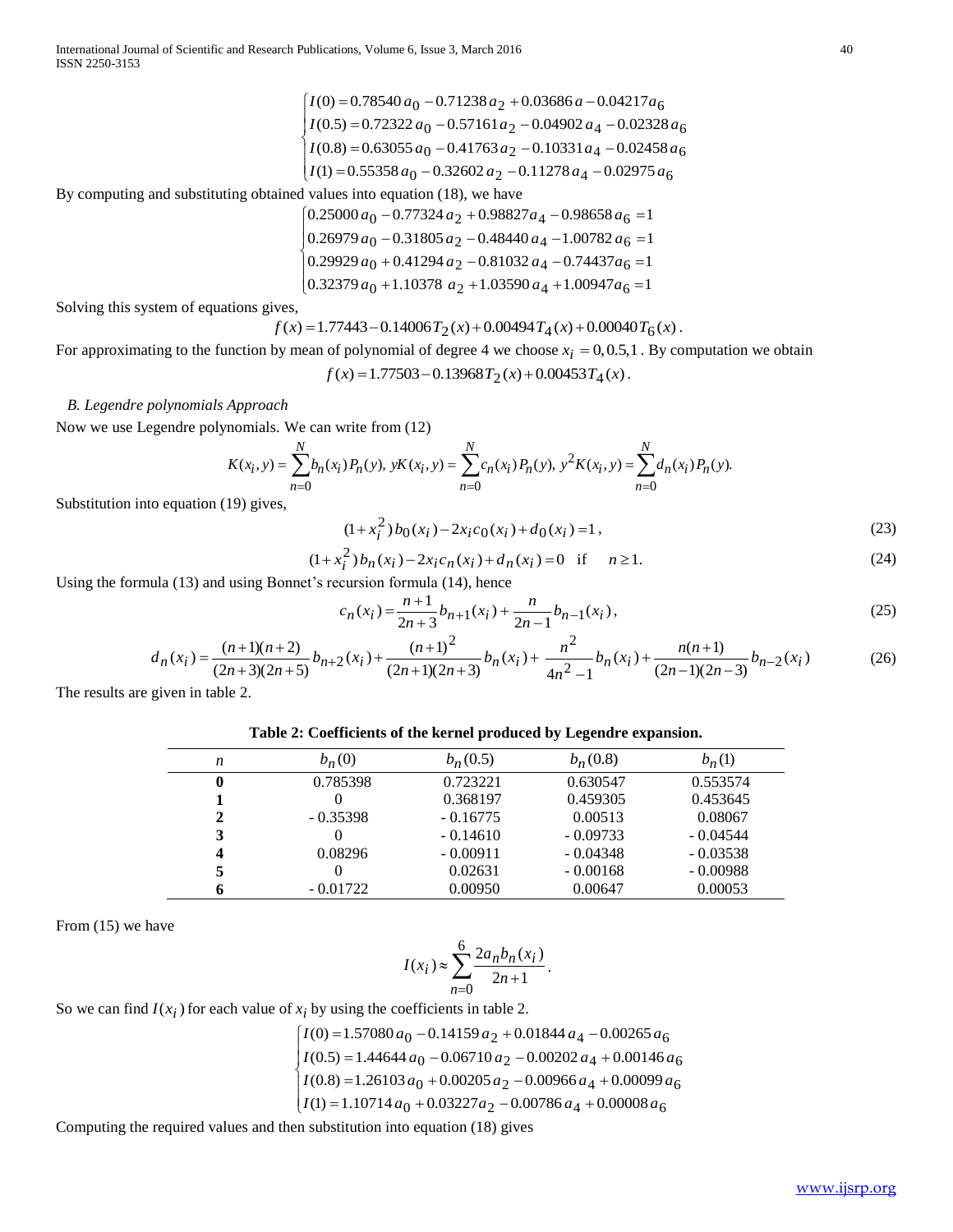$\left[0.64759 a_0 + 0.98973 a_2 + 1.00250 a_4 + 0.99997 a_6\right] = 1$  $\frac{1}{2}$  $\begin{bmatrix} 0.53958 \, a_0 - 0.10364 \, a_2 - 0.28842 \, a_4 + 0.32278 \, a_6 \end{bmatrix} = 1$  $\begin{bmatrix} 0 & 0 & 0 \\ 0.59858 & a_0 + 0.45935 & a_2 - 0.22993 & a_0 - 0.39211 & a_6 \end{bmatrix} = 1$  $\int (0.50000 \, a_0 - 0.45493 \, a_2 + 0.36913 \, a_4 - 0.31166 \, a_6 = 1$ 

Finally by solving these equations and using equation (26), we obtain

$$
f(x) = 1.82077 - 0.19059 P_2(x) + 0.00862 P_4(x) + 0.00088 P_6(x).
$$

And now by choosing  $x_i = 0, 0.5, 1$  and using table 2 we find

$$
f(x) = 1.82128 - 0.18970 P_2(x) + 0.00828 P_4(x).
$$

*C. Comparing the accuracy of two approaches*

A comparison of the results with Fox and Goodwin is given in table 3.

|            |                                   |                                   | $\cdot$                                            |                                            |                                  |
|------------|-----------------------------------|-----------------------------------|----------------------------------------------------|--------------------------------------------|----------------------------------|
| x          | f(x)<br><b>Fox and</b><br>Goodwin | f(x)<br>Chebyshev<br>$4th$ degree | f(x)<br><b>Chebyshev</b><br>6 <sup>th</sup> degree | f(x)<br>Legendre<br>4 <sup>th</sup> degree | f(x)<br>Legendre<br>$6th$ degree |
| $\Omega$   | 1.9191                            | 1.91924                           | 1.91903                                            | 1.91924                                    | 1.91902                          |
| $\pm 0.25$ | 1.8997                            | 1.89966                           | 1.89959                                            | 1.89965                                    | 1.89958                          |
| $\pm 0.5$  | 1.8424                            | 1.84261                           | 1.84239                                            | 1.84260                                    | 1.84239                          |
| $\pm 0.75$ | 1.7520                            | 1.75318                           | 1.75199                                            | 1.75317                                    | 1.75199                          |
| $\pm 1$    | 1.6397                            | 1.63988                           | 1.63971                                            | 1.63986                                    | 1.63968                          |

|  | Table 3: Comparison of the accuracy of methods. |  |  |  |
|--|-------------------------------------------------|--|--|--|
|--|-------------------------------------------------|--|--|--|

Fox and Goodwin presented their result to 4D with an estimated maximum error of  $1 \times 10^{-4}$  due to round-off error. We see a considerable improvement in accuracy obtained with extra computation.

## IV. CONCLUSION

We can solve Fredholm integral equation of the second kind with the numerical solution using Chebyshev polynomials. This method is useful because of Chebyshev polynomials properties. We can also use the numerical solution based on Legendre polynomials. But in both methods we have to normalized the range of the independent variable such that  $t$  to  $-1 \le t \le 1$ . When we apply these methods on an example we find:

- The recurrence relation between coefficients of series are more complicated for Legendre polynomials than Chebyshev polynomials.
- Computing  $I(x_i)$  with Legendre method is very simpler than Chebyshev method and if this is the criterion for selection of solving method, it is recommended that Legendre is a better choice.
- The computing time saved in using Legendre expansion instead of Chebyshev expansion will be more than the computing time saved in the expansion of kernel.
- Due to the large number of calculations, the accuracy of the kernel coefficients are very sensitive to the round-off error in the Chebyshev method.
- The method of calculating the coefficients of the kernel by Chebyshev polynomials should continue until we reach zero coefficients according to the desired accuracy but in the method of Legendre polynomials, number of required coefficients of the kernel is equal to the degree of approximation. • Computing  $I(x_i)$  with Legendre method is very simpler than Chebyshev method and if this<br>
method, it is recommended that Legendre is a better choice.<br>
• The computing time saved in using Legendre expansion instead of Che
- In both given method when the degree of approximation is unknown, we can start with a low N and increase it until the desired accuracy is reached.

#### ACKNOWLEDGMENT

I would like to thank my math teacher, **Ali Malmir**. Thank you; you had – and still have – every one of your student's respect**.**

#### **REFERENCES**

- [1] A. Jerri, Introduction to Integral Equations with Applications, John Wiley & Sons, 1999.
- [2] Howard L. Johnson, Numerical Treatment of Nonsingular Fredholm Integral Equations of the Second Kind, San Jose State College, 1965.
- [3] Fox, L. and Goodwin, E. T., The Numerical Solution of Non-singular Linear Integral Equations, Phil Trans of the Royal Soc., 245, 1953, pp.501-534.
- [4] Elliott, D., The expansion of functions in ultra-spherical polynomials, Journal of the Australian Mathematical Society, 1 (1960), 344-356.
- [5] Amparo Gil, Javier Segura, and Nico Temme, Numerical Methods for Special Functions, SIAM, (2007), 51-80.
- [6] J.C. Mason, David C. Handscomb, Chebyshev Polynomials, CRC Press, 2002.
-